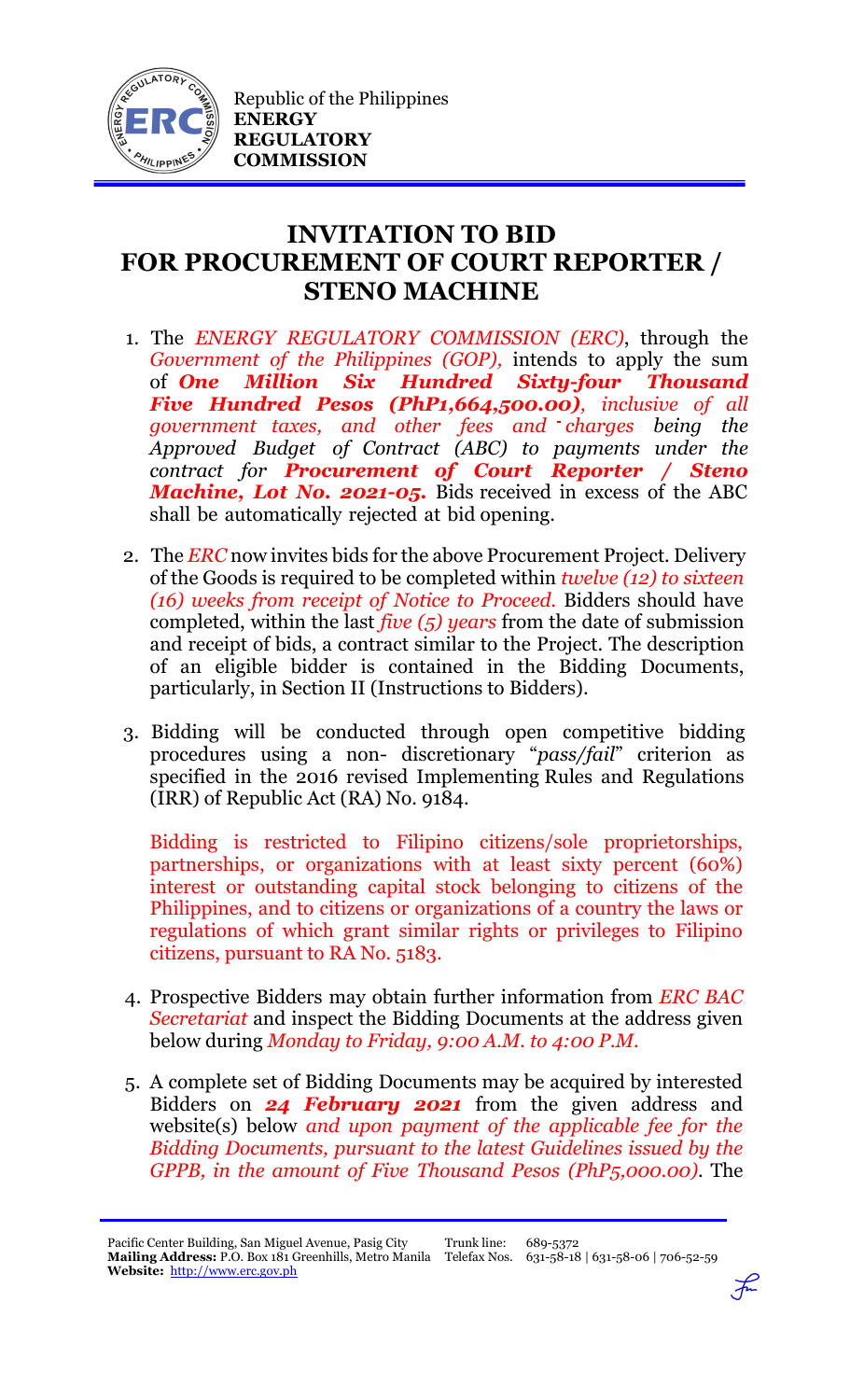Procuring Entity shall allow the bidder to present its proof of payment for the fees *in person.*

6. The *ERC BAC* will hold a Pre-Bid Conference<sup>1</sup> , which shall be open to prospective bidders, on *05 March 2021, 01:00 P.M. through videoconferencing via MS Teams, which can be accessed through:*

[https://teams.microsoft.com/l/meetup](https://teams.microsoft.com/l/meetup-join/19%3ameeting_MDM5Y2IzNWItYmQzOS00MzFjLTllOTUtNDE3OWY3OGQ0N2I4%40thread.v2/0?context=%7b%22Tid%22%3a%220f0dac9f-433c-41ba-9f57-42be6fe671a9%22%2c%22Oid%22%3a%22638c224b-aae0-4a1f-95d8-6b417df5646d%22%7d)[join/19%3ameeting\\_MDM5Y2IzNWItYmQzOS00MzFjLTllOTUtND](https://teams.microsoft.com/l/meetup-join/19%3ameeting_MDM5Y2IzNWItYmQzOS00MzFjLTllOTUtNDE3OWY3OGQ0N2I4%40thread.v2/0?context=%7b%22Tid%22%3a%220f0dac9f-433c-41ba-9f57-42be6fe671a9%22%2c%22Oid%22%3a%22638c224b-aae0-4a1f-95d8-6b417df5646d%22%7d) [E3OWY3OGQ0N2I4%40thread.v2/0?context=%7b%22Tid%22%3a](https://teams.microsoft.com/l/meetup-join/19%3ameeting_MDM5Y2IzNWItYmQzOS00MzFjLTllOTUtNDE3OWY3OGQ0N2I4%40thread.v2/0?context=%7b%22Tid%22%3a%220f0dac9f-433c-41ba-9f57-42be6fe671a9%22%2c%22Oid%22%3a%22638c224b-aae0-4a1f-95d8-6b417df5646d%22%7d) [%220f0dac9f-433c-41ba-9f57-](https://teams.microsoft.com/l/meetup-join/19%3ameeting_MDM5Y2IzNWItYmQzOS00MzFjLTllOTUtNDE3OWY3OGQ0N2I4%40thread.v2/0?context=%7b%22Tid%22%3a%220f0dac9f-433c-41ba-9f57-42be6fe671a9%22%2c%22Oid%22%3a%22638c224b-aae0-4a1f-95d8-6b417df5646d%22%7d) [42be6fe671a9%22%2c%22Oid%22%3a%22638c224b-aae0-4a1f-](https://teams.microsoft.com/l/meetup-join/19%3ameeting_MDM5Y2IzNWItYmQzOS00MzFjLTllOTUtNDE3OWY3OGQ0N2I4%40thread.v2/0?context=%7b%22Tid%22%3a%220f0dac9f-433c-41ba-9f57-42be6fe671a9%22%2c%22Oid%22%3a%22638c224b-aae0-4a1f-95d8-6b417df5646d%22%7d)[95d8-6b417df5646d%22%7d](https://teams.microsoft.com/l/meetup-join/19%3ameeting_MDM5Y2IzNWItYmQzOS00MzFjLTllOTUtNDE3OWY3OGQ0N2I4%40thread.v2/0?context=%7b%22Tid%22%3a%220f0dac9f-433c-41ba-9f57-42be6fe671a9%22%2c%22Oid%22%3a%22638c224b-aae0-4a1f-95d8-6b417df5646d%22%7d)

- 7. Bids must be duly received by the BAC Secretariat through manual submission at the office address indicated below on or before *19 March 2021, 12:00 P.M.* Late bids shall not be accepted. Bidders are requested to submit one (1) original and one (1) copy of their bids. Bidders are likewise requested to bring the originals of the documents submitted and present the same for comparison during the bid opening.
- 8. All Bids must be accompanied by a bid security in any of the acceptable forms and in the amount stated in **ITB** Clause 14.
- 9. Bid opening shall be on *19 March 2021, 01:00 P.M.* at the given address below. Bids will be opened in the presence of the bidders' representatives who choose to attend the activity.
- 10. The *ERC* reserves the right to reject any and all bids, declare a failure of bidding, or not award the contract at any time prior to contract award in accordance with Sections 35.6 and 41 of the 2016 revised IRR of RA No. 9184, without thereby incurring any liability to the affected bidder or bidders.
- 11. For further information, please refer to:

**Atty. Arjay Louie Eu B. Cuanan** *BAC Secretariat Chairperson ENERGY REGULATORY COMMISSION Mezzanine Floor, Pacific Center Building, 33 San Miguel Avenue, Pasig City Telephone No. (02) 8689-5272 / 09176590988 [procurement.erc@gmail.com](mailto:procurement.erc@gmail.com) / [abcuanan.erc@gmail.com](mailto:abcuanan.erc@gmail.com) [www.erc.gov.ph](http://www.erc.gov.ph/)*